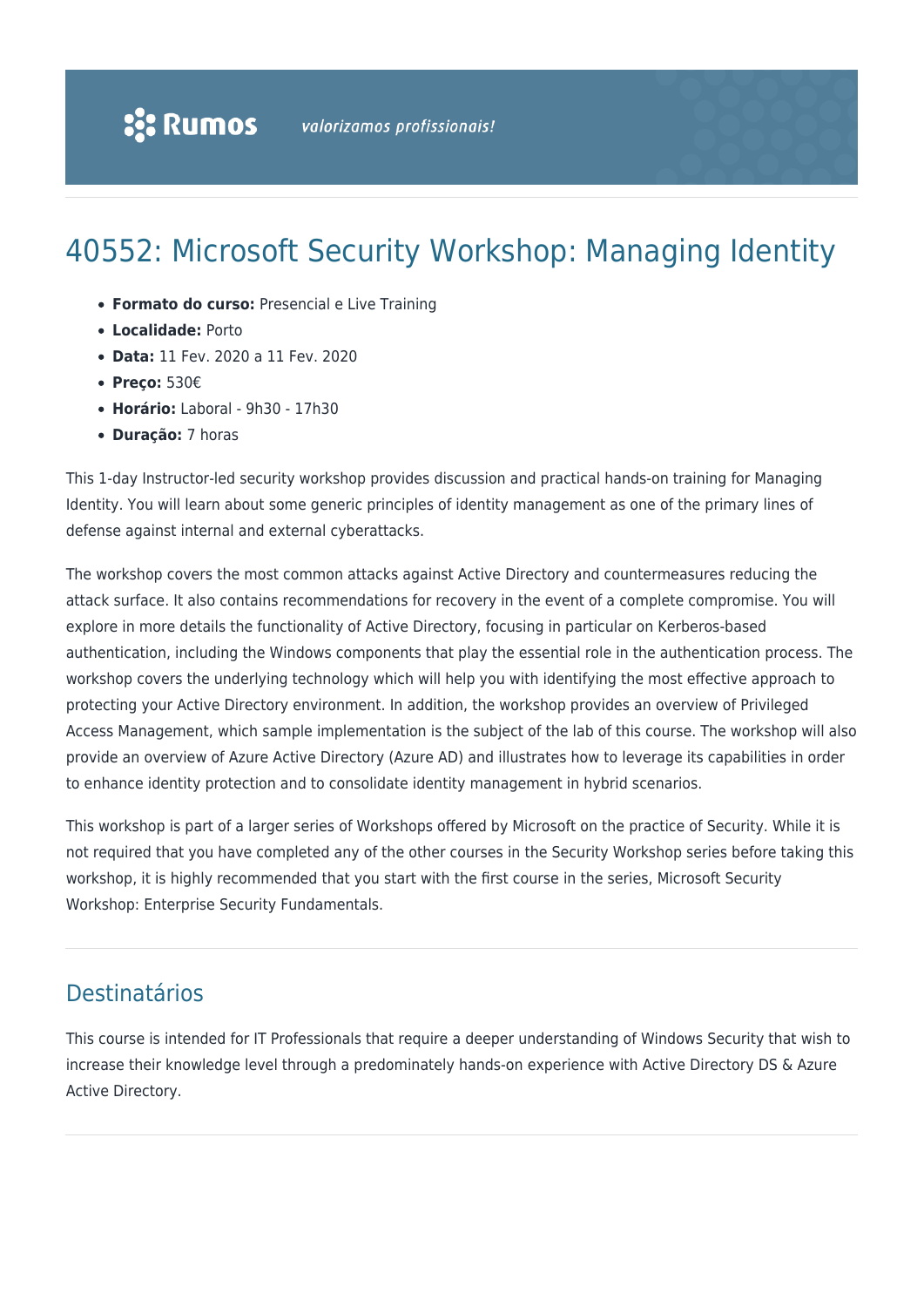# Pré-requisitos

This workshop is part of a larger series of Workshops offered by Microsoft on the practice of Security. While it is not required that you have completed any of the other courses in the Security Workshop series before taking this workshop, it is highly recommended that you start with the first course in the series, [Microsoft Security](https://rumos.pt/curso/microsoft-security-workshop-enterprise-security-fundamentals-40551-presencial/) [Workshop: Enterprise Security Fundamentals](https://rumos.pt/curso/microsoft-security-workshop-enterprise-security-fundamentals-40551-presencial/).

This workshop requires that you meet the following prerequisites:

- Students who take this training should already have the following technical knowledge:
	- Experience with Windows Client administration, maintenance, and troubleshooting.
	- o Basic experience and understanding of Windows networking technologies, to include Windows Firewall network setting, DNS, DHCP, WiFi, and cloud services concepts.
	- $\circ$  Basic experience and understanding of Active Directory, including functions of a domain controller, sign on services, and an understanding of group policy.
	- Knowledge of and relevant experience in systems administration, using Windows Server 2012 R2 and 2016.
- Learners who take this training can meet the prerequisites by obtaining equivalent knowledge and skills through practical experience as a Security Administrator, System Administrator, or a Network Administrator.
- Windows PowerShell will be the tool of choice when implementing features in this course. Learners should have a good foundation in accessing and using simple Windows PowerShell commands.

# Objectivos

After completing this workshop, students will be able to:

- Explain the concept of Identity as the control plane
- Describe the principles of Secure Privileged Access (SPA)
- Explain the basic characteristics of AD DS
- Describe primary methods of protecting AD DS
- Describe features of Azure AD editions
- Describe core Microsoft cloud security features
- Provide an overview of MIM
- Explain the benefits of JIT administration and PAM

### Programa

#### **Managing Identity**

In recent years, the range of features provided by identity solutions has been evolving in a dramatic pace in order to address continuously increasing levels of cyber threats. While facilitating authentication and authorization remain to be part of the core functionality of these solutions, modern identity management places additional emphasis on security and form one of the primary lines of defense against internal and external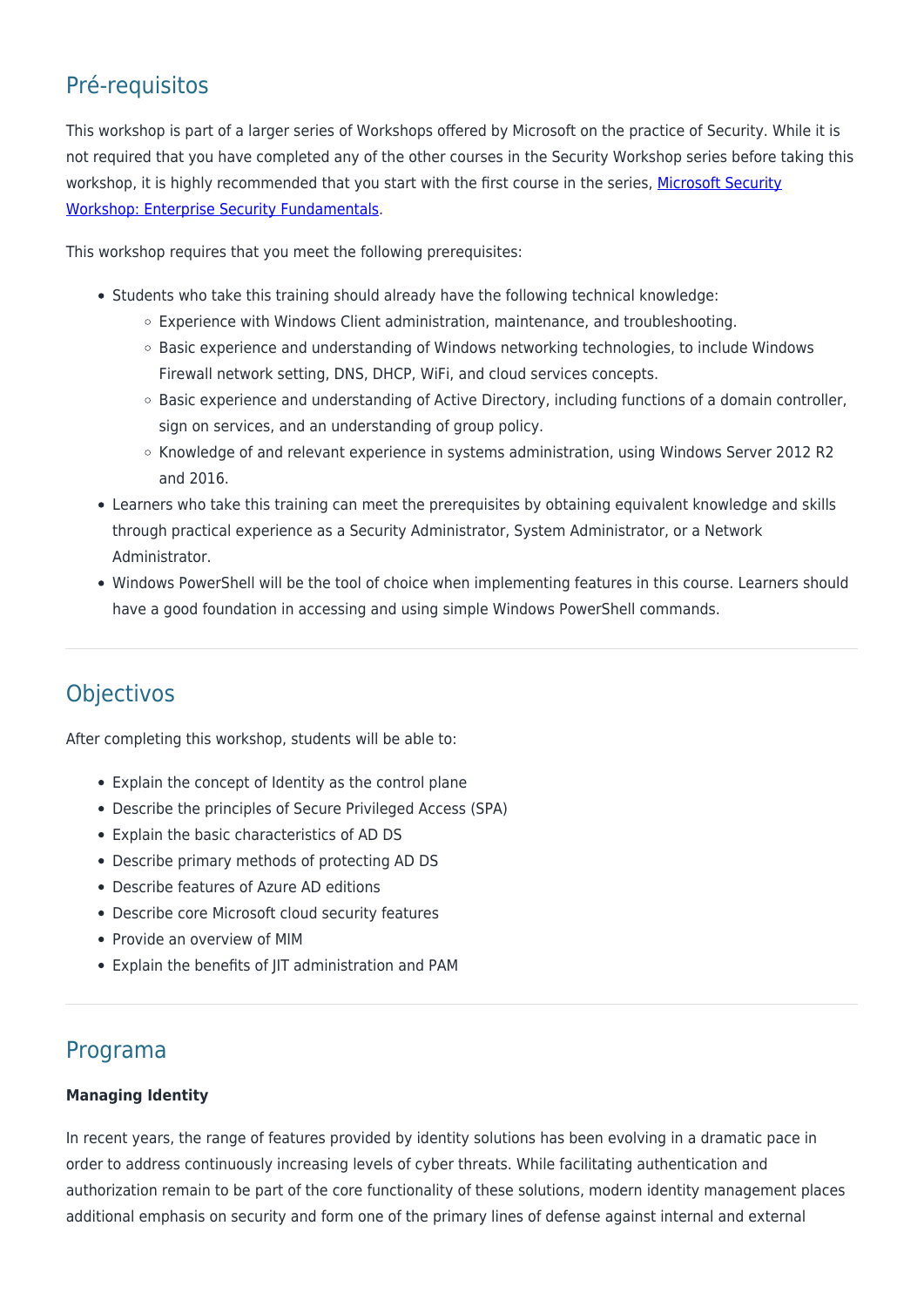cyberattacks. In this module, you will learn about some generic principles of identity management that clearly demonstrate that focus.

#### **Lessons**

- Identity Management, the new Control Plane
- Securing Privileged Access (SPA)

After completing this module, students will be able to:

- Explain the concept of Identity as a control plane
- Describe the basic characteristics of Identity Management.
- Explain the premise of Securing Privileged Access (SPA)
- Identify three stages of the SPA roadmap.

#### **Securing Active Directory**

Most IT security breaches start with the compromise of a single computer. Once these entry points are compromised, the scope of the breach can expand in a rapid pace. Most commonly, exploits leverage existing vulnerabilities that have been overlooked or neglected. By identifying and eliminating the vulnerabilities that hackers leverage to propagate their exploits, organizations can minimize the impact of an initial compromise and impede lateral movement across the entire infrastructure. This approach play significant role in protecting the ultimate goal of most attacks – Active Directory domain controllers, which, once compromised, provide complete control of the organization's Active Directory Domain Services (AD DS) forests. This module presents the most common attacks against Active Directory and countermeasures reducing the attack surface. It also contains recommendations for recovery in the event of a complete compromise.

#### **Lessons**

- Introduction to Active Directory Domain Services (AD DS)
- Protecting AD DS

After completing this module, students will be able to:

- Identify primary reasons for using up-to-date operating system and antimalware software
- Recommend approach to fixing misconfigured infrastructure components
- Describe factors that contribute to reducing attack surface of Active Directory
- Advise the proper approach to auditing and monitoring Active Directory
- Explain the premise of planning for compromise
- List the best practices for maintaining a more secure environment.

#### **Active Directory and Privileged Access Management**

This module explores in more details the functionality of Active Directory, focusing in particular on Kerberosbased authentication, including the Windows components that play the essential role in the authentication process. Understanding the underlying technology will help you with identifying the most effective approach to protecting your Active Directory environment. In addition, the module provides an overview of Privileged Access Management, which sample implementation is the subject of the lab of this course.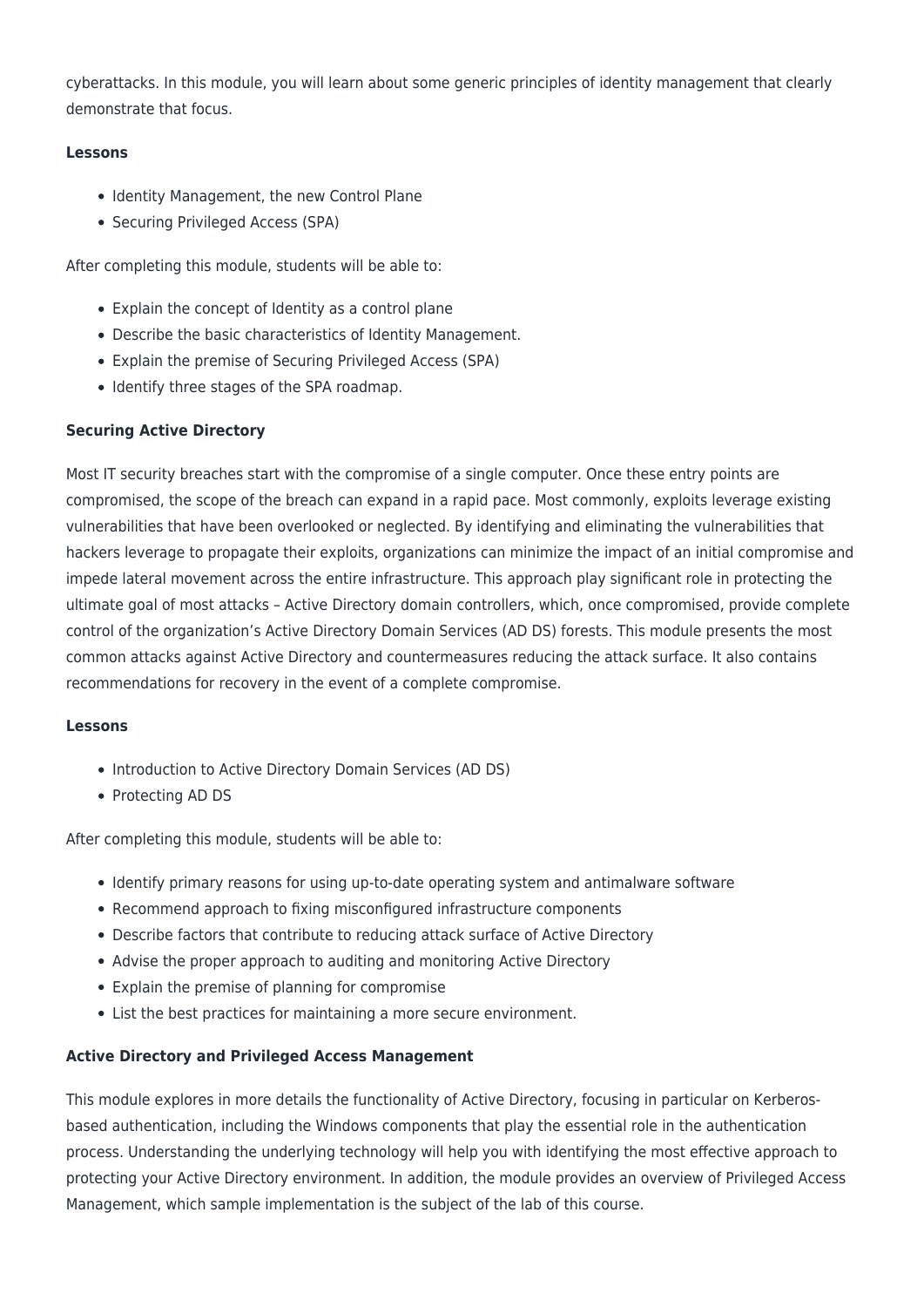#### **Lessons**

- Authentication and authorization in Active Directory Domain Services (AD DS)
- Privileged Access Management

After completing this module, you will be able to:

- Describe Kerberos-based authentication and authorization
- Explain the architecture and the role of Security Support Provider Interface
- Describe the sign on sequence for domain joined clients
- Identify user logon steps
- Provide characteristics of local and domain logons
- Provide characteristics of smart card logons
- Provide characteristics of biometrics logons
- Describe ESEA characteristics
- Provide an overview of MIM
- Explain the benefits of JIT administration and PAM

#### **Azure Active Directory**

This module provides an overview of Azure Active Directory (Azure AD) and illustrates how to leverage its capabilities in order to enhance identity protection and to consolidate identity management in hybrid scenarios.**Lessons**

- Introduction to Azure AD
- Microsoft cloud security components

#### **Lab : AD Privileged Access Management (PAM) and Just In Time Administration (JIT)**

- Implement PAM infrastructure
- Implement and verify functionality of PAM users, groups, and roles

After completing this module, students will be able to:

- Describe features of Azure AD editions
- List the benefits of Azure AD Identity Protection
- Describe core Microsoft cloud security features
- Explain the primary characteristics of SSO
- Explain the SSO mechanism when authenticating to cloud-based applications
- Explain the SSO mechanism when authenticating to on-premises applications
- Describe the features of Azure MFA
- Provide use cases for Azure Key Vault
- Describe the principles of RBAC
- Describe the role and components of Azure AD Connect
- Choose an Azure AD integration option most suitable in a given scenario.

#### **Additional Reading**